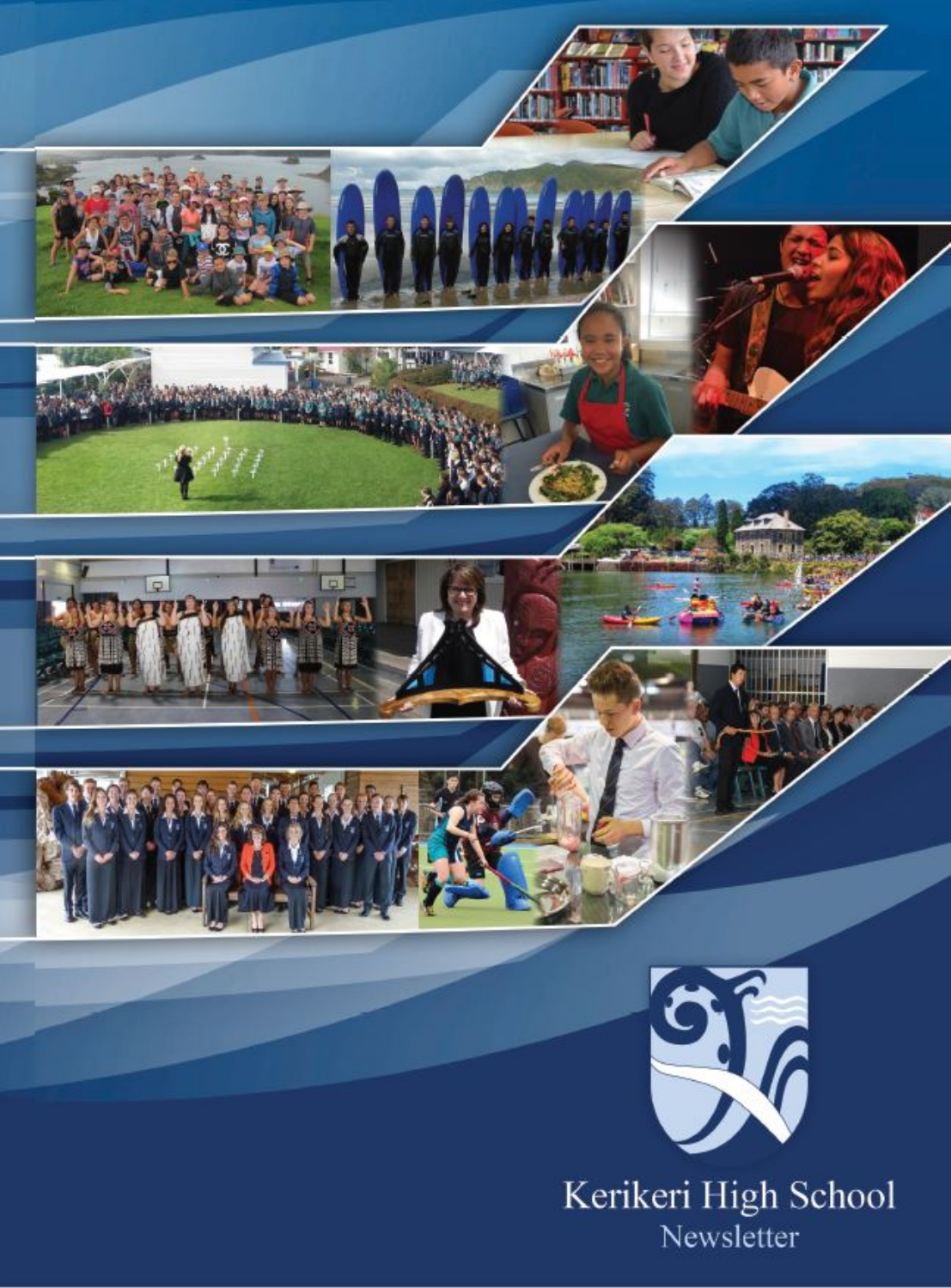

### Kerikeri High School

Newsletter No. 8, 3 November 2017 Kerikeri, Bay of Islands

Tēna koutou katoa e te whānau, Ngā mihi mahana ki a koutou. Nau mai haere mai ki tā tātou kura, Te Kura Tuarua o te Kerikeri.

Term Four is an exciting and busy time at our School and we wanted to include all the information we think families and whānau need for a 'heads up' around upcoming events. While some of the information here is specifically aimed at Seniors we hope those with students in the Junior years will find the items an interesting insight into the future.

One of the highlights of this term is of course our Prizegivings and we warmly welcome families and whānau and friends of the school. A poster containing key dates for Prizegivings and reports is included with this Newsletter.

This is a very pressured time for the senior students and staff as final portfolio deadlines loom, final Internals and resubmissions take place and revision begins for External Examinations.

#### **SENIOR PRIZEGIVING**

Our Senior Elite Prizegiving will start at 11.30am and we anticipate that we finish for afternoon tea at approximately 2.00pm and we would delighted if you would come. Please find information included for approximate times and dates.

Just a reminder that our Junior students will be looked after however are not required to be at School on Senior Prizegiving Day.

We will be posting home a letter of congratulation and the WAKA Certificate for all of our senior students achieving WAKA Awards for Excellence in Attitude.

### **STUDENT ACHIEVEMENTS**

Congratulations to the following students for their top results in the Australian Language Competence Spanish Exams. **Kellie Hodkinson** (Level 3 High Distinction), **Olivia Jack, Victoria Pantano, Alana Tapia**, (Level 2 High Distinction**) Isaac Chandler** (Level 2 Distinction) **Nimish Singh, Daniel Bunn** (Level 1 Distinction).

Congratulations to **Joshua Alain Dormer** for being a 2017 Bright Awards Winner, Highly Commended in the Games Category. The Bright Awards were created by Auckland's Media Design School to recognise New Zealand's up-and-coming emerging creative talents in five distinctly different categories: Animation, Graphic Design, Games, Web and Interactive, and Photography.

#### **AUSTRALIAN NATIONAL CHEMISTY COMPETITION**

Congratulations to the following students for their achievements in the Australian National Chemistry Competition, one of the Academic Extension Opportunities available at Kerikeri High School:

Distinction (top 10-25% in New Zealand) **Emilia Finer** (Year 9), **Emilie Jones** (Year 10)

Credit (top 25-40% in New Zealand) **DJ Jones** (Year 8), **Dean Baker** (Year 10), **Lucia Avery** (Year 12), **Jerry Tang** (Year 13).

#### **CELEBRATION ASSEMBLY**

The final Celebration Assembly took place for the year in the last week of Term Three with a huge range of top achievements acknowledged. The Honours recipients were welcomed to the Assembly by the Kapa Haka Roopu and a moving moment was when their hard working and experienced leader Savanah Peters Hei-Hei was recognised. Congratulations to the following Honours Award Recipients:

**Academic Honours**: **Ayrhian Hendry** (Culinary), **Libby Inwood** (NZ Geography Olympiad Team).

**Cultural Honours**: **Savanah Peters Hei-Hei** (Kaitataki Wahine, Te Pou o Manako Kapa Haka Female Leader), **Nathan Gibson** (Music), **Laila Abada** (Debating), **Grace Jennings** (Debating), **Lauryn Jarman** (Public Speaking), **Fotheringham** (Art Exhibition), **Isabella Joe** (Public Speaking).

**Sporting Honours**: **Tara Jackson** (Football), **Libby Inwood** (Football), **Alex Edwards** (Spear Fishing), **Samantha Turner** (Swimming), **Archie White** (Swimming), **Kyle Chen** (Boxing), **Joe Wadman** (Rugby), **Miles Halvorson** (Rugby), **Nyena Weeds** (Rugby Sevens), **Lelani Erwin** (Rugby Sevens and Basketball), **Lanaya Morgan** (Rugby Sevens), **Mia Anderson** (Rugby Sevens), **Morgan Forrester** (Hockey), **Sophie Morrison** (Hockey), **Sydney Bavastro** (Inline Hockey), **Olivia Sherman** (Athletics).

#### **MARKET DAY**

Kerikeri High School Enterprise students showed their organisational skills and products at the YES Trade Fair at the Packhouse Market and our own Market Day at the end of Term Three.

There were so many companies that the Market Day was relocated to the Gymnasium and the diverse and creative work on display was excellent.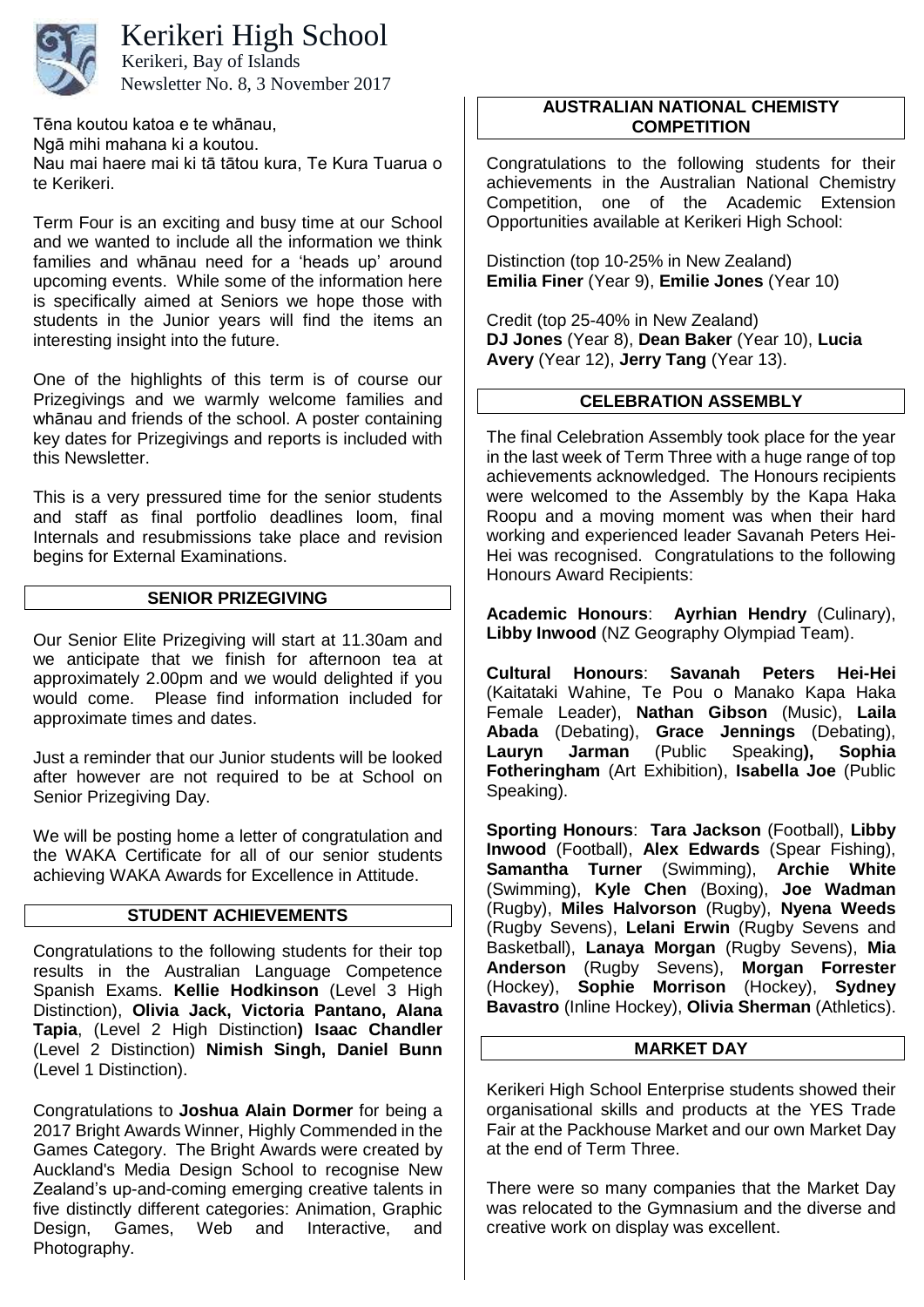#### **ASB SPORTS AWARDS**

The Northland Secondary Schools' Sports Awards were held at Kensington Stadium in Whangarei last Thursday. Congratulations to the Finalists from Kerikeri High School;

**Miya Fleming** – Eventing **Archie White** – Swimming **Joe Wadman** – Rugby **Stacey Ferguson** – Official Netball **Holly Mather** – Netball **Ella Taurua** – Eventing **Adam Pilling** – Bike **Alexander Hull** – Athletics **Olivia Sherman** – Athletics **Lea Dawson** – Athletics

And, Congratulations to the Code winners:

**Sophie Morrison** – Hockey **Sydney Bavastro** – Inline Hockey **Kyle Chen** – Boxing **Alex Edwards** – Spear Fishing

**Kyle Chen** was named Sportsman of the Year and the Team of the Year was The Kerikeri High School Sailing Team.

#### **EXAMINATION INFORMATION**

Most senior students (Years 11, 12 and 13) will be released for NCEA Examinations after the Form Time following Senior Prizegiving on 7 November. School Reports will be issued at this Form Time. Some senior students may be required to attend additional internal assessment opportunities during External Examination time or to complete assessment work before release. NCEA External Examinations begin on 9 November. Students have their own individual timetables. The entire timetable is available on the NZQA website – [www.nzqa.govt.nz.](http://www.nzqa.govt.nz/) There is a link on the bottom lefthand corner of the home page.

#### **KERIKERI HIGH SCHOOL MAGAZINE DON'T MISS OUT**

It is with much excitement that we announce that our 2017 Kerikeri High School Magazine is underway. Magazines can be purchased from Reception at a cost of only \$10. This is excellent value for such a high quality publication.

Pre orders can be placed at Reception, and will be available for collection from Reception. You will be advised of the collection date. Examples of our wonderful School Magazines from previous years are on display at Reception. Don't miss your copy of this special legacy of 2017.

### **THE GREAT ANNUAL ART EXHIBITION**

The Great Annual Art Exhibition is happening Friday 3 November 5.30pm – 7.30pm, with nibbles and drinks. The exhibition will also be open Saturday 4 November 9.00am – 1.00pm and Monday 6 November 9.00am – 3.00pm in the Kerikeri High School Auditorium. Most work in the exhibition is for sale and attendees are invited to cast a vote for the People's Choice Award. We look forward to seeing you there.

#### **EOTC**

Our Education Outside the Classroom activities for our Year 7-10 students are online. A link will be sent to parents tomorrow for students to express preferences. Please look out for it.

### **COMMUNITY PROBLEM SOLVING**

A group of Year 9 and 10 Community Problem Solving students presented their case to release Brazilian beetles along the new Wairoa stream track in a mock EPA court. The group aptly named Tradescantia Terminators believe these beetles will help in the control of the invasive weed Tradescantia that forms a dense mat preventing the regeneration of native forest along the track.

Dr Jenny Dymock (Northland entomologist) and Rob Brown (Friends of Wairoa Stream, Vision Kerikeri) presided as judges. the judges were impressed with the depth of understanding the students displayed. Their verdict – 'that the students should proceed with their plans to release the beetles.' To quote Mr Brown, 'these students are going to make a difference'.

#### **TEENAG**

TeenAg aims to introduce and promote a positive picture of agriculture, horticulture and country life to teenagers. You don't have to be off a farm you just need a love of the land and be keen to get involved with some fun and rewarding activities.

Kerikeri High School is looking to see if any parents are keen to get a TeenAg Club up and running particularly as the 2018 Regional Competitions will be held in Kerikeri on 17 March 2018.

Principal: Mrs Elizabeth Forgie<br>
Deputy Principals: Mr Mike Clent, Mr Ju Mr Mike Clent, Mr Julian Cosgrove, Mr Daniel Wise, Mrs Maddy Haydock Administration: Jolanda, Tania, Ward, Susan, Lorraine, Loree, Joanne, Freda, Tanya, Amber Guidance Counsellors: Mrs Fleur Kelaher, Mrs Maria Salinas<br>Careers: Mrs Fileen Crawford Mrs Eileen Crawford Board of Trustees Chairperson: Mrs Sue Richards Parent Teachers Assoc: Shelley Ellicott, Justine Strang<br>
Website: Website: Website: Www.kerikerihigh.ac.nz [www.kerikerihigh.ac.nz](http://www.kerikerihigh.ac.nz/) Contact Us:Hone Heke Road, PO Box 92, Kerikeri, T: 09 407 8916, F: 09 407 9323, E: enquiries@kerikerihigh.ac.nz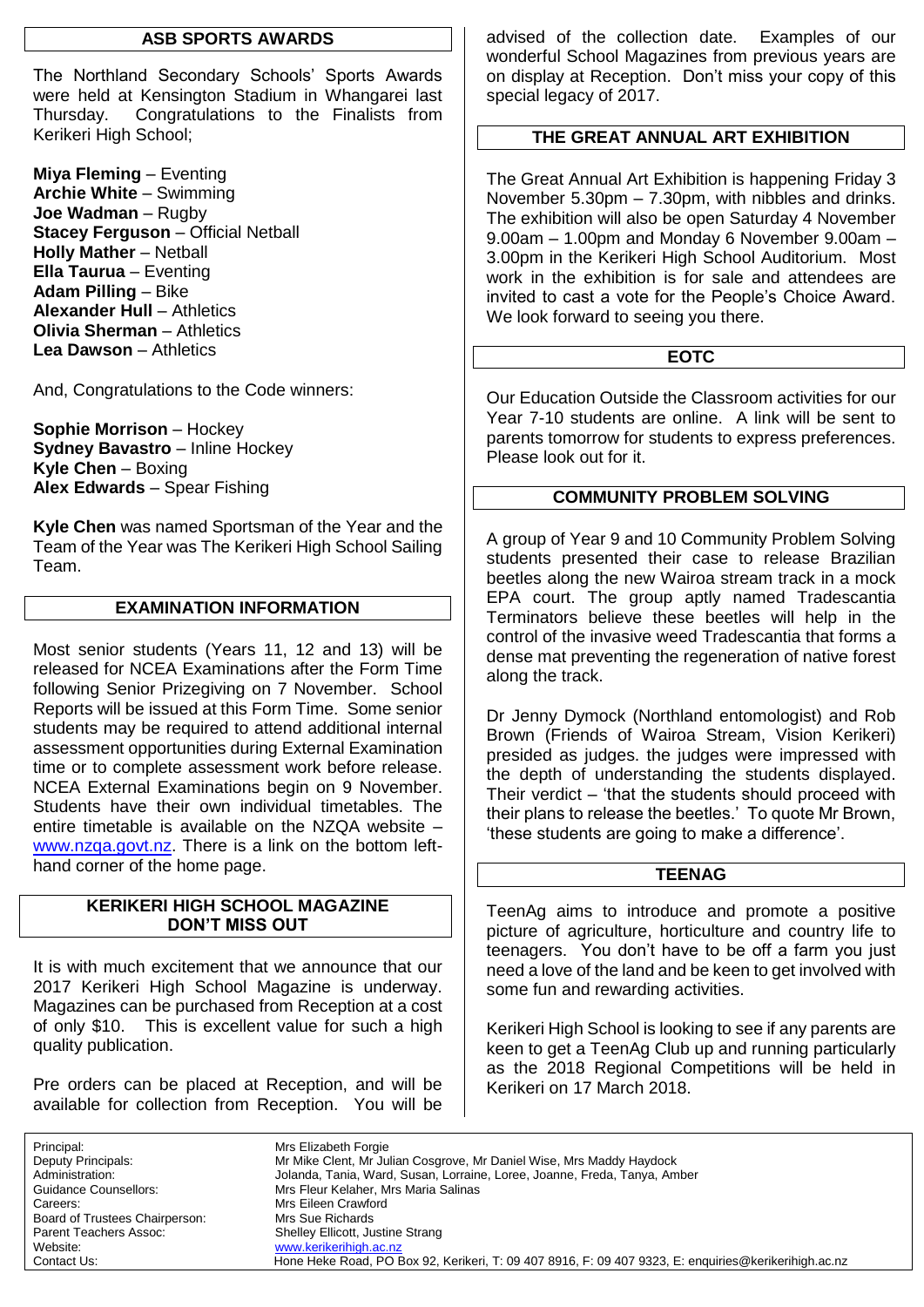#### **CASH FOR COMMUNITIES**

This spring, PGG Wrightson and Balance Agri-Nutrients will again run Cash for Communities and give farmers an opportunity to raise funds for their local school or rescue helicopter. The programme has raised more than \$455,000 over the past six years, and over 600 farmers registered last year. PGG Wrightson and Balance will donate \$1 for every tonne of qualifying Balance Fertiliser purchased by farmers who have registered and nominated their school or Rescue Helicopter at [www.cashforcommunities.co.nz](http://www.cashforcommunities.co.nz/)

#### **WHAT'S HAPPENING**

- **3 November** Art Exhibition
- **3-4 November** Future Problem Solving Nationals
- **7 November** Senior Elite Prizegiving
- **8-13 November** Junior Examinations
- **9 November** NZQA Examinations begin
- **9-10 November** Year 8 Marae Noho 1
- **17 November** Year 9 and 10 Athletics Day
- **21 November** Raft Race
- **23 November** Year 10 Drama Performance
- **28 November** Year 9 and 10 EOTC
- **30 November** Year 7 and 8 EOTC
- **30 November** Year 13 Graduation Dinner
- **1 December** NZQA Examinations End

Thank you so much for all your support. We look forward to seeing you at our Prizegivings.

**Kia ora**

bijaben Forge

**EA Forgie (Mrs) M.A. (Hons), Dip.Ed .Admin, Dip.Tchg.**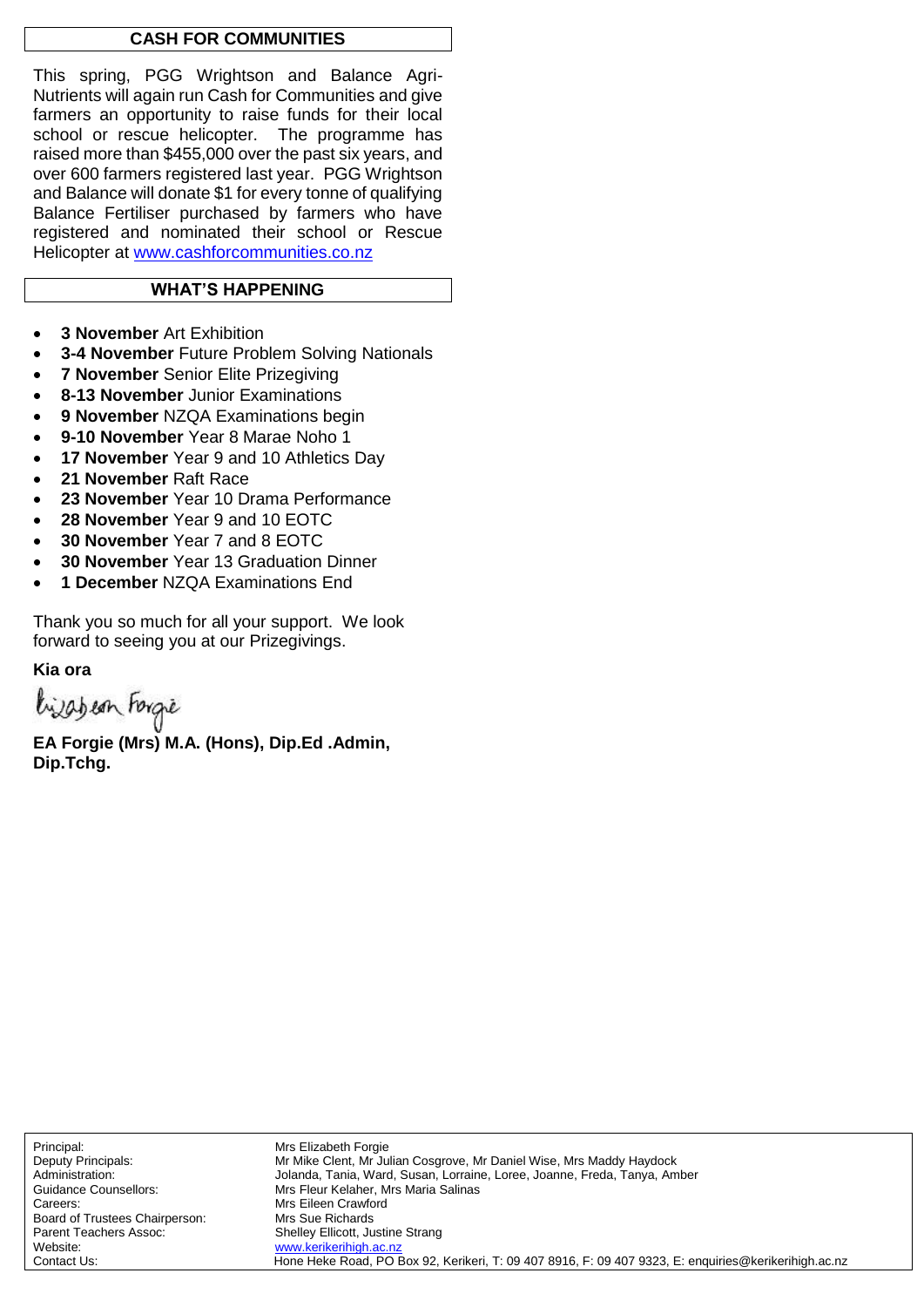#### **BOARD NEWSLETTER**

The end of the school year is fast approaching and with it the sudden realisation that the Board has been so busy with school matters that we have not sent out a newsletter for 6 months.

We opened our last newsletter with a welcome to everyone, and an introduction to the Board members for our new families and whānau. During the year we said goodbye to one of our Parent Trustees. Martin Baker served 7 years on the Board and was an incredibly valuable member of the team, particularly on the Property Committee. He joined the Board two weeks before the devastating arson and worked tirelessly on the rebuild and subsequent projects. A recent increase in demands on Martin's time with his own work meant that he felt unable to continue with us; he has been missed around the table but as with a small community, you can never completely go into hiding and it's great for us to still see him around.

So just to remind you, the current Board is now:

- Wendy Butler (Parent Trustee)
- **Elizabeth Forgie (School Principal)**
- Chris Galbraith (Parent Trustee)
- **E** Mariao Hohaia (Parent Trustee)
- **Roger Ludbrook (Parent Trustee)**
- Chris McLellan (Parent Trustee; Deputy Chairman)
- Sue Richards (Parent Trustee; Chairman)
- Jasmin Winikerei (Student Representative)
- Emma Wise (Staff Trustee)

And we will also be saying goodbye to Jasmin in November when she leaves us with her year 13 cohort. It has been wonderful to have her opening and closing our meetings with a karakia. Her first words the first time were a confident and commanding "E tu" – and we all stood immediately! Jazzy, it has been a delight to have you on the Board and we wish you all the best – we have no doubt you will succeed beyond your wildest dreams at whatever you choose to do.

Earlier this year we noted that the first term ended with some unacceptable student behaviour that was dealt with by the Board Disciplinary Committee. We have continued to take the same tough stand. Kerikeri High School is vigilant in dealing with drugs and bullying – we will not allow violence or drugs in our school in any form and we encourage families and students to follow suit.

This year we had planned to work with the Principal and Deputy Principals (the Senior Leadership Team) on reviewing our Strategic Plan and seek student, staff and community input. Changes with the Ministry of Education forced us to put this on the backburner but we will be prioritising it next year. The Strategic Plan is not a tick box exercise, it is the foundation for everything that Kerikeri High School is and aims to be.

Our property and finance committees ensure that the school operates within budget. They have also been working towards a wonderful new facility that you can read about in the school magazine, a new student centre, to be constructed next year. We will be working to keep disruption to a minimum, just as the property committee have done with the Art project and now the library building.

In our last newsletter we noted 2016's NCEA results – in case you missed it, the pass rates were 88% at Level 1, 92% at Level 2, 82% at Level 3, and our best ever result of 83% for our Māori students at Level 1. Students will be taking their externals soon and we wish them every success for 2017.

This will be one of our last chances to wish all our students, teachers and families a peaceful Christmas and a new year full of promise. Take care on the roads and have a wonderful summer. See you all in February if not before.

Hei konā mai and goodbye for now.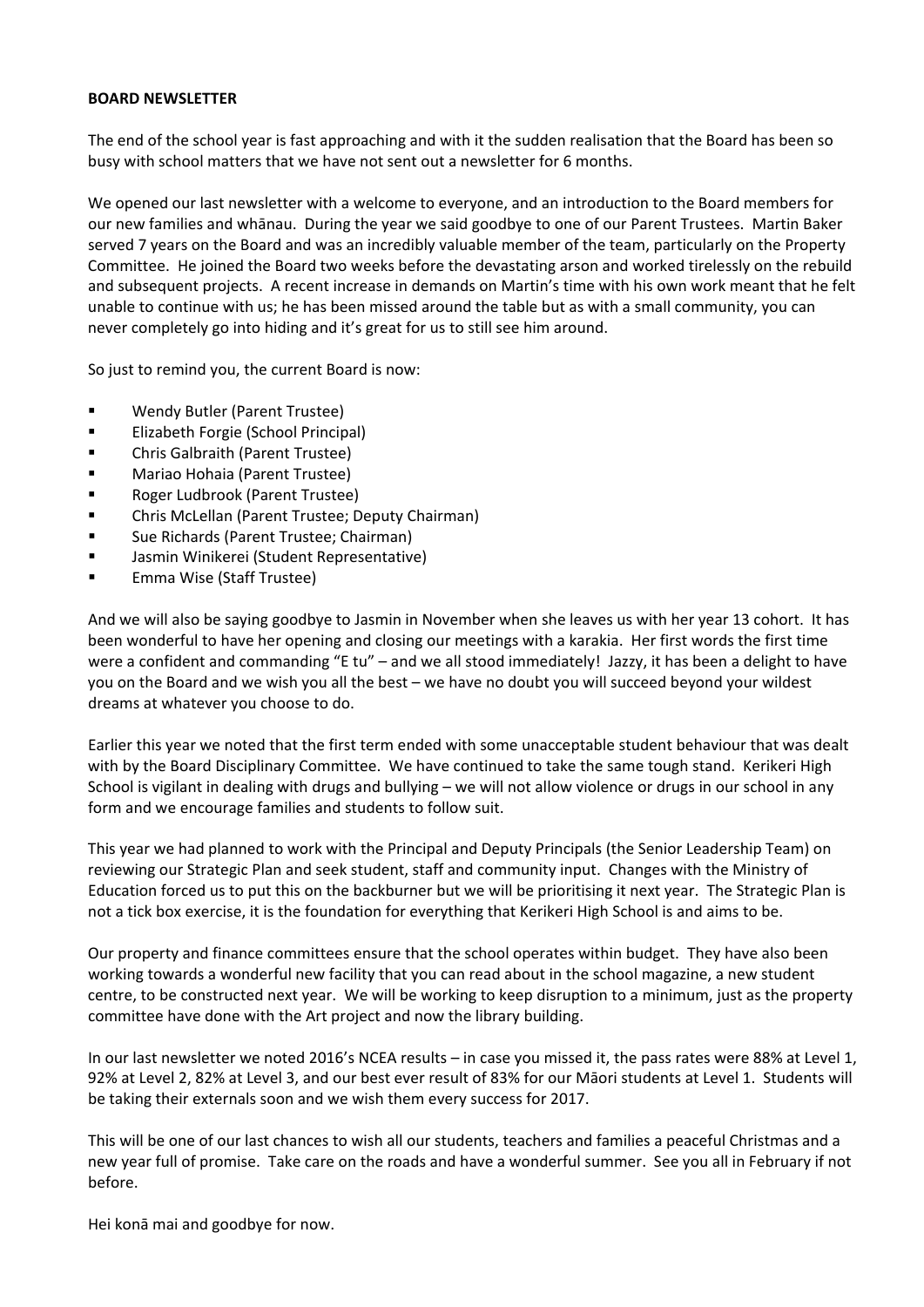

# **KERIKERI HIGH SCHOOL**

### **REPORTS AND PRIZEGIVINGS**

## **2017**

| Years 11, 12 and 13 Reports | 7 <sup>th</sup> November |
|-----------------------------|--------------------------|
| Year 7 Reports              | 7 <sup>th</sup> December |
| Year 8 Reports              | 6 <sup>th</sup> December |
| <b>Year 9 Reports</b>       | 7 <sup>th</sup> December |
| Year 10 Reports             | 6 <sup>th</sup> December |
|                             |                          |

| <b>SENIOR</b>      |         |                                   |  |  |
|--------------------|---------|-----------------------------------|--|--|
| <b>PRIZEGIVING</b> | 11.30am | Tuesday 7 <sup>th</sup> November  |  |  |
|                    |         | - in the Gymnasium                |  |  |
| <b>YEAR 8</b>      |         |                                   |  |  |
| <b>PRIZEGIVING</b> | 10.00am | <b>Wednesday 6th December</b>     |  |  |
|                    |         | - in the Auditorium               |  |  |
| <b>YEAR 10</b>     |         |                                   |  |  |
| <b>PRIZEGIVING</b> | 12.00pm | <b>Wednesday 6th December</b>     |  |  |
|                    |         | - in the Auditorium               |  |  |
| <b>YEAR 7</b>      |         |                                   |  |  |
| <b>PRIZEGIVING</b> | 10.00am | Thursday 7 <sup>th</sup> December |  |  |
|                    |         | - in the Auditorium               |  |  |
| <b>YEAR 9</b>      |         |                                   |  |  |
| <b>PRIZEGIVING</b> | 12.00pm | Thursday 7 <sup>th</sup> December |  |  |
|                    |         | - in the Auditorium               |  |  |